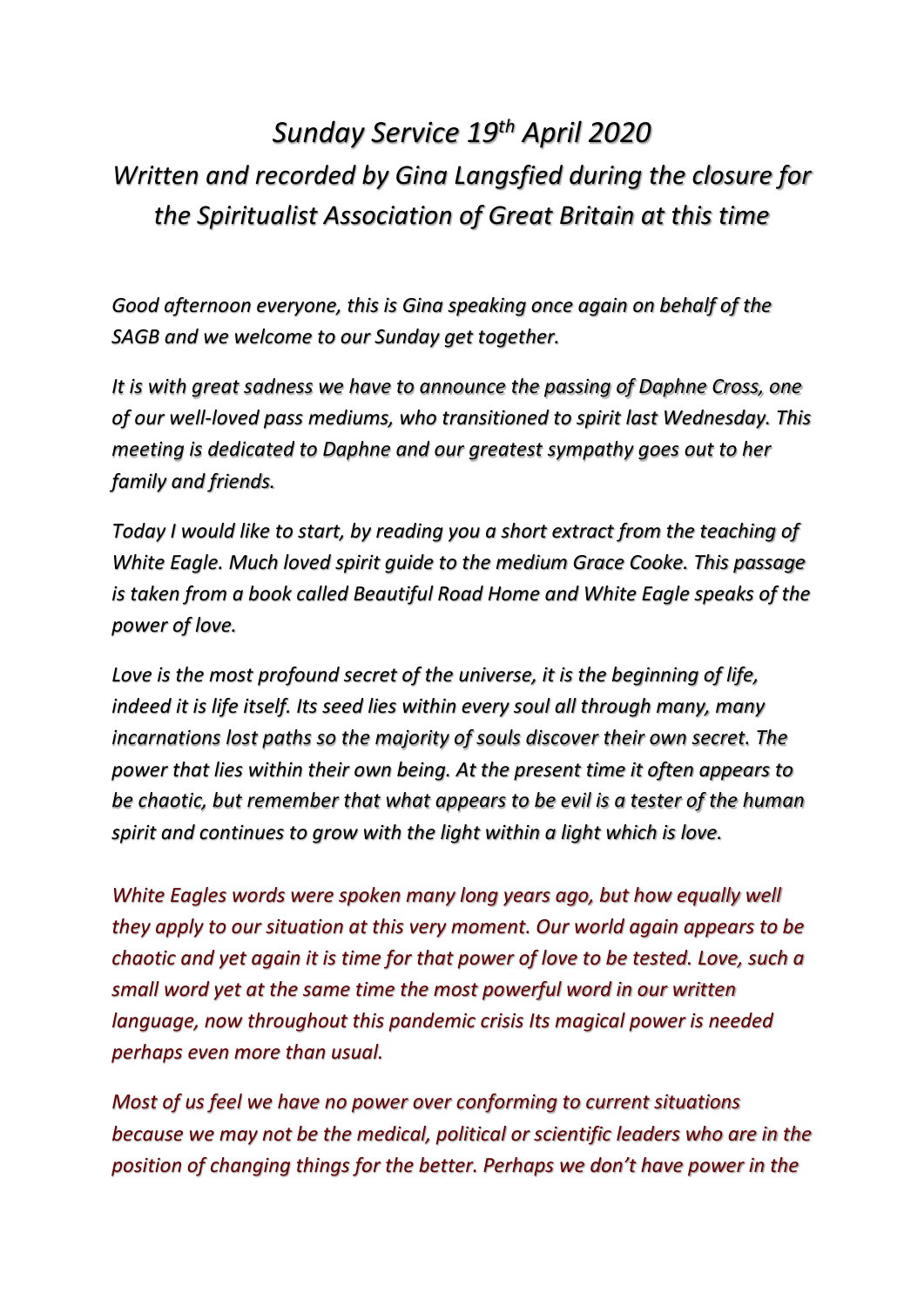*practical sense but we do never the less have power, the power to feel and express love its vital forces reach a long way.* 

*Spiritualist know this by the very fact that love ones in the spirit word can heal our hearts by sending the light of their love across one dimension to another. Likewise we can significantly heal hearts that are aching across the earth by sending out the light of our love, across the world to the sick, to those that have recently transitioned to spirit.* 

*To our key workers and to those who perhaps that need it most of all, those who mourn their love ones, some taken by this terrible virus and the mourners having to cope under the hardest of circumstance's. The brilliant NHS give their unconditional love to care for the sick, they likewise need the light of our love to strengthen and stir them on.* 

*On a personal note physical separation is painful, but as White Eagle has always said, speaking of so called death, in love there is no separation likewise is applied to those temporarily separated by social distancing. Tell your mother across the phone how deeply you love her, she will feel your light and sense your kiss. Tell your friend how much you miss them, they will feel your feel your spiritual hug. If we all shine the light of love just think of its power to dispel the darkness.* 

*I again quote White Eagle, Love is a power that lies within your own being, love the greatest power, the force of life.*

*On behalf of our manager Karl and the trustees our mediums, healers and myself Gina. I ask that the power of love will lead us all, to keep right on to the end of the road, God Bless*

*Extract from Beautiful Road Home and White Eagle speaks of the power of love.* 

*Spoken by Gina Langsfield* 

*Background Music: Harry Lauder – Keep Right On Till the End of the Road*